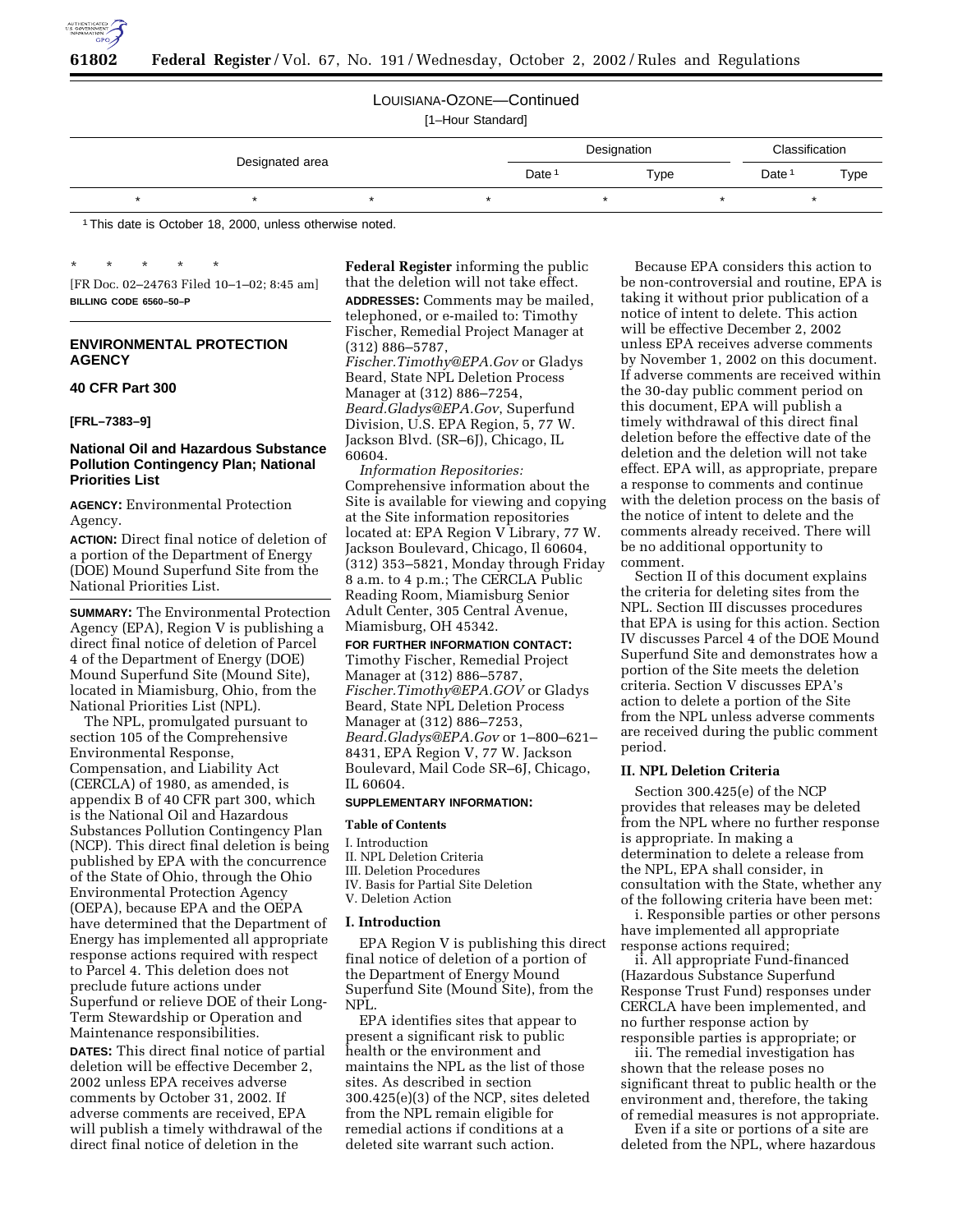substances, pollutants, or contaminants remain at the deleted site above levels that allow for unlimited use and unrestricted exposure, CERCLA section  $121(c)$ , 42 U.S. $\tilde{C}$ . 9621(c), requires that a subsequent review of the site be conducted at least every five years after the initiation of the remedial action at the deleted site to ensure that the action remains protective of public health and the environment. If new information becomes available which indicates a need for further action, DOE or EPA may initiate remedial actions. Whenever there is a significant release from a site deleted from the NPL, the deleted site may be restored to the NPL without application of the hazard ranking system.

### **III. Deletion Procedures**

The following procedures apply to the partial deletion of this Site:

(1) The EPA consulted with Ohio on the partial deletion of the Site from the NPL prior to developing this direct final notice of deletion.

(2) Ohio concurred with the partial deletion of the Site from the NPL.

(3) Concurrently with the publication of this direct final notice of partial deletion, a notice of intent to partially delete is published today in the ''Proposed Rules'' section of the **Federal Register**, as well as in a major local newspaper of general circulation at or near the Site, and is being distributed to appropriate federal, state, and local government officials and other interested parties. The newspaper notice announces the 30-day public comment period concerning the notice of intent to partially delete the Site from the NPL.

(4) The EPA placed copies of documents supporting the partial deletion in the site information repositories identified above.

(5) If adverse comments are received within the 30-day public comment period on this document EPA will publish a timely notice of withdrawal of this direct final notice of partial deletion before its effective date and will prepare a response to comments and continue with a decision on the partial deletion based on the notice of intent to partially delete and the comments already received.

Deletion or partial deletion of a site from the NPL does not itself create, alter, or revoke any individual's rights or obligations. Deletion or partial deletion of a site from the NPL does not in any way alter EPA's right to take enforcement actions, as appropriate. The NPL is designed primarily for informational purposes and to assist EPA management. Section 300.425(e)(3) of the NCP states that the deletion of a

site from the NPL does not preclude eligibility for future response actions should future conditions warrant such actions.

# **IV. Basis for Partial Site Deletion**

The following information provides EPA's rationale for deleting Parcel 4 of the Mound Site from the NPL and EPA's finding that the criteria in 40 CFR 300.425(e) are satisfied:

### *Site Location*

The Mound Site is located in Miamisburg, Ohio, about 10 miles south of Dayton and 45 miles north of Cincinnati. The 306-acre site consists of a number of industrial buildings in the northern portion of the Mound Site, and open land in the southern portion. The Mound Site is located near an ancient Indian mound; hence the name of the DOE facility—the Mound Plant. Parcel 4 is generally bound to the north by the operational area of the plant, to the east by off-site residences, to the south by Benner Road, and to the west by the Miami-Erie Canal. A legal description of Parcel 4 is included in the Record of Decision for Parcel 4, and in the administrative record for the partial deletion decision.

### *Site History*

Most of the Site is owned by the United States Department of Energy, which began operations there in 1948 involving the manufacture of triggering devices for nuclear weapons. As a result of past disposal practices and contaminant releases to the environment, including radioactive contaminants, the Mound Site was listed on the NPL on November 21, 1989 (54 FR 48184). DOE signed a CERCLA Section 120 Federal Facility Agreement (FFA) with EPA in October, 1990. In 1993, this agreement was modified and expanded to include OEPA. DOE serves as the lead agency for CERCLA-related activities at the Mound Site.

### *Remedial Investigation and Feasibility Study (RI/FS)*

DOE, EPA, and OEPA originally planned to address the Mound Site's environmental restoration issues under a set of Operable Units(OUs), each of which would include a number of Potential Release Sites (RRSs). For each OU, the site would follow the traditional CERCLA Process: A Remedial Investigation/Feasibility Study (RI/FS), followed by a Record of Decision (ROD) and Remedial Design/ Remedial Action (RD/RA). In 1995, after beginning remedial investigations for several OUs, DOE and its regulators concluded that the OU approach was

inefficient for Mound due to the number and variety of contaminants on the Site. DOE, EPA, and OEPA agreed that it would be better to evaluate each PRS or building separately, use removal action authority to remediate each one as needed, and establish a goal of no additional remediation other than institutional controls for the final remedy. Following completion of removal actions, a residual risk evaluation would be conducted to ensure that industrial use of the block or building would be safe. DOE, EPA, and OEPA called this approach the ''Mound 2000 Process.''

The Mound 2000 Process established a Core Team consisting of representatives of DOE, EPA, and OEPA. The Core Team evaluates each of the potential contamination problems at the Mound Site and recommends the appropriate response. It uses information gathered from site visits, existing data, and knowledge of Mound Plant processes to determine whether or not any action is warranted for potential release sites. If a decision cannot be made based on the information on hand, the Core Team identifies the specific, additional information needed. The Core Team also receives input from technical experts and from the public. Thus, all stakeholders have an opportunity to express their opinions or suggestions for each potential problem area.

In February 2001, DOE conducted a residual risk evaluation for Parcel 4 of the Mound Site. The purpose of the risk evaluation was to assess risks associated with levels of contamination that exist after completion of removal action. The residual risk evaluation method was consistent with the CERCLA baseline risk assessment method to ensure that future users of the land would not be exposed to contaminant levels that would pose unacceptable risks. The residual risk assessment for Parcel 4 determined that limiting use of Parcel 4 to industrial/commercial uses was protective of human health and the environment.

### *Record of Decision Finding*

The ROD was signed for Parcel 4 of the Mound Site on March 8, 2001. The selected remedy included institutional controls in the form of deed restrictions on future land and groundwater use. DOE, or its successors, as the lead agency for this ROD, has the responsibility to monitor, maintain and enforce these institutional controls. In order to maintain protection of human health and the environment at Parcel 4 in the future, the institutional controls ensure: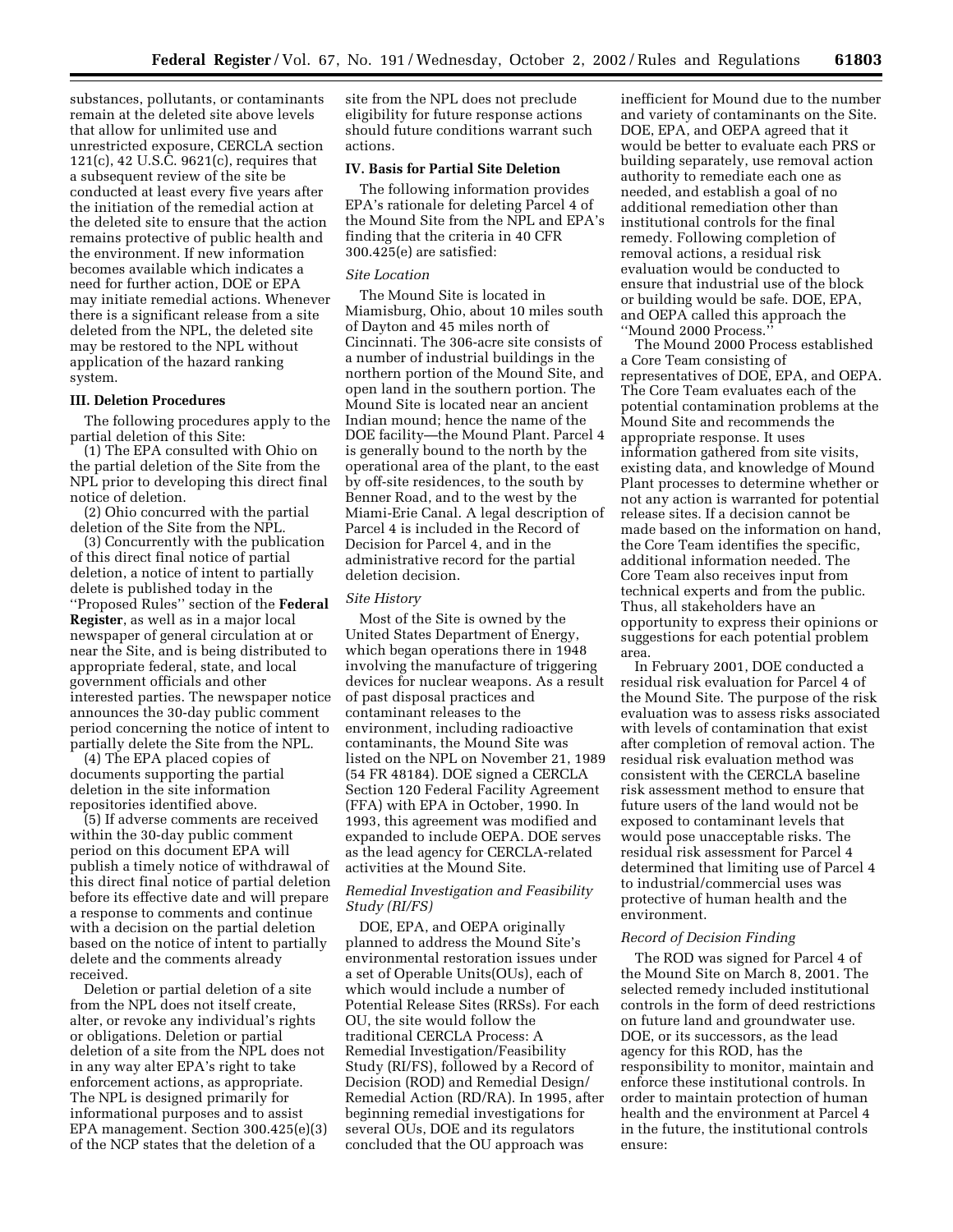1. Maintenance of industrial/ commercial land use;

2. Prohibition against residential use; 3. Prohibition against the use of groundwater;

4. Site access for federal and state agencies for the purpose of sampling and monitoring; and

5. Prohibition against removal of Parcel 4 soils from the DOE Mound property boundary (as owned in 1998) without approval from the Ohio Department of Health (ODH) and the Ohio Environmental Protection Agency (OEPA).

### *ROD Implementation*

DOE has implemented the ROD for Parcel 4 by placing restrictions in the deed for the Parcel. DOE conveyed Parcel 4 to the Miamisburg Mound Community Improvement Corporation (MMCIC) on April 19, 2001. Because the restrictions have been placed in a Quit Claim Deed for Parcel 4 and that deed has been executed with the transfer of the land to the MMCIC, the restrictions are enforceable and the remedy is considered ''implemented'.

While EPA does not believe that any future response actions for Parcel 4 will be needed, if future conditions warrant such action, this area of the Mound Site would be eligible for Fund-financed response actions. This partial deletion affects Parcel 4 only. The remainder of the Site, save for those portions deleted in a previous action (see 66 FR 10371– 10374), remain on the NPL.

### *Operation and Maintenance of Institutional Controls*

Under the ROD signed on March 8, 2001, the Department of Energy committed itself to monitor and maintain the institutional controls for Parcel 4 required by the ROD, and to enforce them if necessary. The ROD also required DOE to provide U.S. EPA and Ohio EPA with periodic compliance assessments. Deletion of Parcel 4 from the NPL does not alter in any way DOE's Operation and Maintenance or Long-Term Stewardship obligations under the Parcel 4 ROD. A Long-Term Stewardship Plan is under development for the DOE Mound Plant. Long-Term Stewardship (LTS) is defined as ''the physical controls, institutions, information and other mechanisms needed to ensure protection of people and the environment at sites where DOE has completed or plans to complete 'cleanup' (*e.g.*, landfill closures,

remedial actions, removal actions, and facility stabilization). This concept of long-term stewardship includes, inter alia, land use controls, monitoring, maintenance, and information management (This definition of longterm stewardship comes from the 1998 settlement agreement DOE entered into; *NRDC, et al.* v. *Richardson, et al.*, Civ. No. 97–963).'' The LTS Plan for DOE Mound covers all the above concepts and refers to the processes set up to ensure the effectiveness of the institutional controls. For more information, contact Dann Bird, Miamisburg Mound Community Improvement Corporation, at (937) 865– 4266 or Sue Smiley, Department of Energy, at (937) 865–3984.

#### *Five-Year Review*

Because the remedy for Parcel 4 does not allow unlimited use of and unrestricted exposure to the property, DOE is required by Section 121(c) of CERCLA to review the remedy to assure that it continues to protect human health and the environment. While CERCLA requires a review at least once every 5 years after the initiation of remedial action, DOE committed itself to conduct such reviews annually. DOE also committed itself to consult with U.S. EPA, Ohio EPA, and the Ohio Department of Health on these reviews. The first Five-Year Review of the Mound Plant was completed on September 28, 2001. It concluded that the Parcel 4 remedy remains protective of human health and the environment. An additional walkover inspection of the Parcel 4 property was accomplished on May 21, 2002, and no violations of the deed restrictions were documented.

#### *Community Involvement*

Public participation activities with respect to any response actions in Parcel 4 have been satisfied as required in CERCLA section 113(k), 42 U.S.C. 9613(k), and CERCLA section 117, 42 U.S.C. 9617. Documents in the deletion docket which EPA relied on for recommendation of the partial deletion of this Site from the NPL are available to the public in the information repositories.

#### *Federal Facility Agreement*

Deletion of Parcel 4 from the NPL in no way alters the obligations of the Department of Energy under the Federal Facility Agreement under CERCLA Section 120, signed by U.S. EPA, Ohio

EPA, and DOE in 1993, including Long-Term Stewardship or Operation and Maintenance responsibilities.

#### **V. Deletion Action**

The EPA, with concurrence of the State of Ohio, has determined that the Department of Energy has implemented all appropriate response actions required, and that no further CERCLA response is appropriate to provide protection of human health and the environment. Therefore, EPA is deleting Parcel 4 of the Site from the NPL.

Because EPA considers this action to be non-controversial and routine, EPA is taking it without prior publication. This action will be effective December 2, 2002, unless EPA receives adverse comments by November 1, 2002. If adverse comments are received within the 30-day public comment period, EPA will publish a timely withdrawal of this direct final notice of deletion before the effective date of the deletion and it will not take effect. EPA will prepare a response to comments and as appropriate continue with the deletion process on the basis of the notice of intent to delete and the comments already received. There will be no additional opportunity to comment.

#### **List of Subjects in 40 CFR Part 300**

Environmental protection, Air pollution control, Chemicals, Hazardous waste, Hazardous substances, Intergovernmental relations, Penalties, Reporting and recordkeeping requirements, Superfund, Water pollution control, Water supply.

Dated: September 17, 2002.

#### **Norman Niedergang,**

*Acting Regional Administrator, Region V.*

For the reasons set out in this document, 40 CFR part 300 is amended as follows:

### **PART 300—[AMENDED]**

1. The authority citation for part 300 continues to read as follows:

**Authority:** 33 U.S.C. 1321(c)(2); 42 U.S.C. 9601–9657; E.O. 12777, 56 FR 54757, 3 CFR, 1991 Comp., p. 351; E.O. 12580, 52 FR 2923, 3 CFR, 1987 Comp., p. 193.

### **Appendix B—[Amended]**

2. Table 2 of Appendix B to Part 300 is amended under Ohio ''OH'' by revising the entry for ''Mound Plant (USDOE)'' and the city ''Miamisburg.''